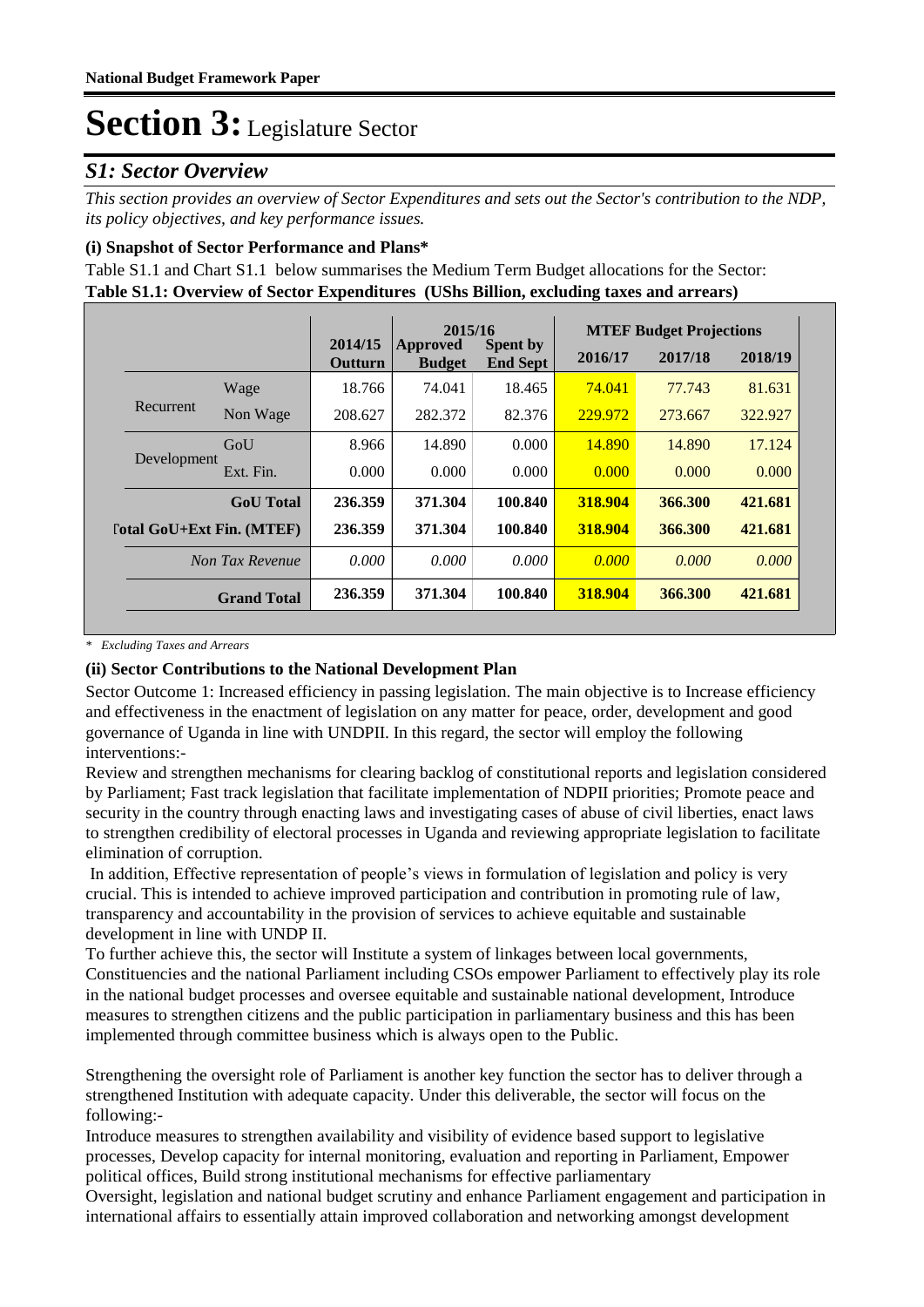Institution in compliance with the NDPII.

#### **(iii) Medium Term Sector Policy Objectives**

The sector objectives which guide medium term outputs and resource allocations are:

- *1. To improve attendance and participation in plenary sittings and Committee meetings.*
- *2. To strengthen oversight role of Parliament.*

*3. To commence construction of a new Chamber of Parliament with adequate seating space for Members of Parliament.* 

*4. To provide the tools necessary for Members and Staff to perform their duties well.* 

*5. To improve the quality of support services to Members of Parliament*

#### **(iv) Summary of Sector Performance**

The status of the sector in terms of its three priority sector outcomes is set out below:

#### Outcome 1: The Legislative oversight and representative role of the Legislature Strengthened

The Sector plans to ensure that the Members attendance in both Committees and Plenary is enhanced. To achieve this, the Parliamentary Commission has introduced e-registration in Plenary in addition to the attendance registers maintained in Committees. The attendance of every Member will continuously be monitored and appropriate action taken basing on the results obtained gathered the information Other measures to improve performance include; Adhering to the Parliamentary Calendar, ensuring that Members strictly follow the Rules of procedure of Parliament ( for example adhering to the 45days for Committees to handle a given Bill) and allocate time to every item on the order paper under the mandate of the Speaker to speed up the legislation process.

Improving the working environment for MPs and Staff of Parliament through availing adequate Office and Chamber Space that is well equipped is very crucial for Legislature to achieve the functions its mandated to achieve under the Constitution. In this regard, the Sector plans to commence the Construction of the New Chamber, Hall of Honour and carry our works on the existing Chamber well aware that the membership in the 10th Parliament is expected to increase to 458 from 386 Members in the current 9th Parliament. The above measures are intended to ensure that the legislation process is expedited and consequently clear all the planned business before the House and its Committees

### *S2: Sector Performance and Plans to Improve Sector Outcomes*

*This section describes past performance and plans to improve sector outcomes. For each outcome it sets out outcome indicators, key sector outputs and actions to improve sector performance. It then sets out analysis of the efficiency of sector allocations and major capital investments.*

#### **(i) Outcome 1: The Legislative oversight and representative role of the Legislature Strengthened**

#### *Status of Sector Outcomes*

The table below sets out the status of sector outcomes in terms of key sector outcome indicators.

#### **Table S2.1: Sector Outcome Indicators**

| Outcome 1: The Legislative oversight and representative role of the Legislature Strengthened |                 |                  |                             |  |  |
|----------------------------------------------------------------------------------------------|-----------------|------------------|-----------------------------|--|--|
| <b>Outcome and Outcome Indicator</b>                                                         | <b>Baseline</b> | $2016/17$ Target | <b>Medium Term Forecast</b> |  |  |
| Number of Public hearings held against those<br>planned                                      | 100(2012/13)    | 100%             | 100% (2017)                 |  |  |
| Number of Plenary sittings held                                                              | 103 (2012/13)   | 107              | 109(2017)                   |  |  |
| Number of Committee Meeting Held                                                             | 1200 (2012/13)  | 1500             | 1500(2017)                  |  |  |
| Number of questions answered as a percentage of<br>those asked                               | 100(2012/13)    | 100%             | 100% (2017)                 |  |  |
| % of accountability Reports considered by Plenary                                            | 100% (2012/13)  | 100              | 100(2017)                   |  |  |

#### **Table S2.2: Performance Targets FY2016/17 Contributing to the Sector Outcome\***

*Outcome 1: The Legislative oversight and representative role of the Legislature Strengthened*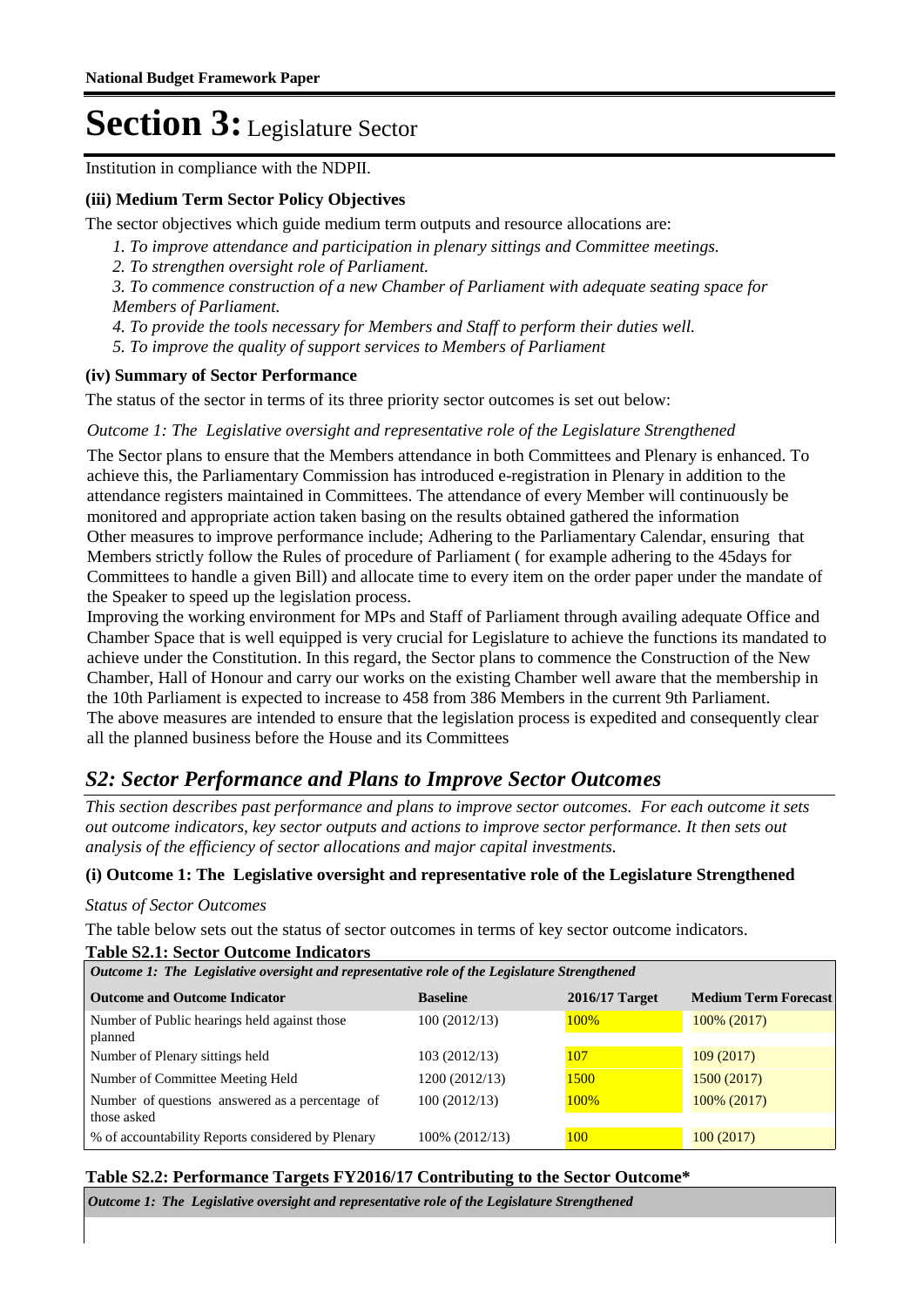| <i>Vote, Vote Function</i><br><b>Key Output</b>                                                                 | <b>Approved Budget and</b><br><b>Targets</b> | 2015/16<br><b>Spending and Targets</b><br><b>Achieved by End Sept</b> | 2016/17<br><b>Proposed Budget and</b><br><b>Planned Targets</b> |  |  |  |  |
|-----------------------------------------------------------------------------------------------------------------|----------------------------------------------|-----------------------------------------------------------------------|-----------------------------------------------------------------|--|--|--|--|
| <b>Vote: 104 Parliamentary Commission</b>                                                                       |                                              |                                                                       |                                                                 |  |  |  |  |
| <i>Vote Function:1551 Parliament</i>                                                                            |                                              |                                                                       |                                                                 |  |  |  |  |
| Output: 155102                                                                                                  | <b>Standing Committee Services</b>           |                                                                       |                                                                 |  |  |  |  |
| Performance Indicators:<br>Number of oversight field<br>trips conducted<br>Number of committee<br>meetings held | 160<br>1.200                                 | 36<br>292                                                             | <b>200</b><br>1500                                              |  |  |  |  |
| Number of committee<br>reports produced and<br>considered by plenary                                            |                                              |                                                                       | <b>100</b>                                                      |  |  |  |  |
| Output $Cost (UShs bn):$                                                                                        | 13.068                                       | 3.430                                                                 | 13.068                                                          |  |  |  |  |

*\* Excludes taxes and arrears*

#### **Table S2.3: Actions and Medium Term Strategy to Improve Sector Outcome**

| Sector Outcome 1: The Legislative oversight and representative role of the Legislature Strengthened                                                                                                                                                           |                                                                                                                                                                                                 |                                                                                                                                                                                                                                                              |                                                                                                                                                                                                                                               |  |  |  |  |
|---------------------------------------------------------------------------------------------------------------------------------------------------------------------------------------------------------------------------------------------------------------|-------------------------------------------------------------------------------------------------------------------------------------------------------------------------------------------------|--------------------------------------------------------------------------------------------------------------------------------------------------------------------------------------------------------------------------------------------------------------|-----------------------------------------------------------------------------------------------------------------------------------------------------------------------------------------------------------------------------------------------|--|--|--|--|
| 2015/16 Planned Actions:                                                                                                                                                                                                                                      | 2015/16 Actions by Sept:                                                                                                                                                                        | 2016/17 Planned Actions:                                                                                                                                                                                                                                     | <b>MT</b> Strategy:                                                                                                                                                                                                                           |  |  |  |  |
| <b>Vote: 104 Parliamentary Commission</b>                                                                                                                                                                                                                     |                                                                                                                                                                                                 |                                                                                                                                                                                                                                                              |                                                                                                                                                                                                                                               |  |  |  |  |
| Vote Function: 15.51 Parliament                                                                                                                                                                                                                               |                                                                                                                                                                                                 |                                                                                                                                                                                                                                                              |                                                                                                                                                                                                                                               |  |  |  |  |
|                                                                                                                                                                                                                                                               | N/A                                                                                                                                                                                             | N/A                                                                                                                                                                                                                                                          | N/A                                                                                                                                                                                                                                           |  |  |  |  |
| Commence construction of<br>the new Chamber. Hall of<br>Honor and Modification of<br>the existing Chamber. This is<br>aimed at ensuring that the<br>Members are availed with<br>adquate Chamber space to<br>efficiently perform their<br>legislation business | The procurement process for<br>the Construction project of the<br>New Chamber Project has<br>commenced following the<br>publication of invitations to<br>the interested bidders in the<br>media | Commence construction of the<br>new Chamber.Hall of Honor<br>and Modification of the<br>existing Chamber. This is<br>aimed at ensuring that the<br>Members are availed with<br>adquate Chamber space to<br>efficiently perform their<br>legislation business | Complete the construction<br>works of the new Chamber<br>and accordingly furnish it.<br>With adquate office<br>equipment/tools to ensure that<br>the MPs have sufficirent<br>infrastructure to execute their<br>Parliamentary roles.          |  |  |  |  |
| Carry out field trips to ensure<br>that all government activities<br>are implemented as planned.<br>More benchmarking visits be<br>undertaken by Members to<br>become acustomed with best<br>prcatices in order to improve<br>on legislation and oversight    |                                                                                                                                                                                                 | <b>Implement the signed MoU</b><br>with CSO aimed at creating a<br><b>Platform for contineous</b><br>engagement, Hold field visits<br>through which Parliament can<br>establish the level of<br>implementation of government<br>programmes                   | <b>Engage more Donor Partners</b><br>to, Facilitate CSOs, academia<br>and other stakeholders to<br>interact with Committees to<br>fully exercise constitutional<br>responsibilities/ mandate to<br>ultimately provide improved<br>governance. |  |  |  |  |
| Sensitise members on the<br>need to attend Parliamentary<br>business (Plenary and<br>Committees ) to improve<br>legisltion drafting                                                                                                                           | Attendanxce of Members in<br>Committees & Plenary has<br>improved specifically after the<br>introduction of e-registration/<br>Clock - in - Sysytem for<br>Plenary attendance                   | <b>Engage the Party Whips, Chair</b><br>& Vice Chairpersons to<br>effectively mobilize Members<br>to attend all Parliamentary<br><b>Business. Monitor the</b><br>operation of the electronic<br>attendance system in Plenary<br>and take appropriate action  | Sensitise members on the need<br>to attend Parliamentary<br>business (Plenary and<br>Committees ) to improve<br>legisltion drafting                                                                                                           |  |  |  |  |

#### **(ii) Efficiency of Sector Budget Allocations**

The Sector plans to ensure that the Members attendance in both Committees and Plenary is enhanced. To achieve this, the Parliamentary Commission has introduced e-registration in Plenary in addition to the attendance registers maintained in Committees. The attendance of every Member will continuously be monitored and appropriate action taken basing on the results obtained gathered the information. Other measures to improve performance include; Adhering to the Parliamentary Calendar, ensuring that Members strictly follow the Rules of procedure of Parliament ( for example adhering to the 45days for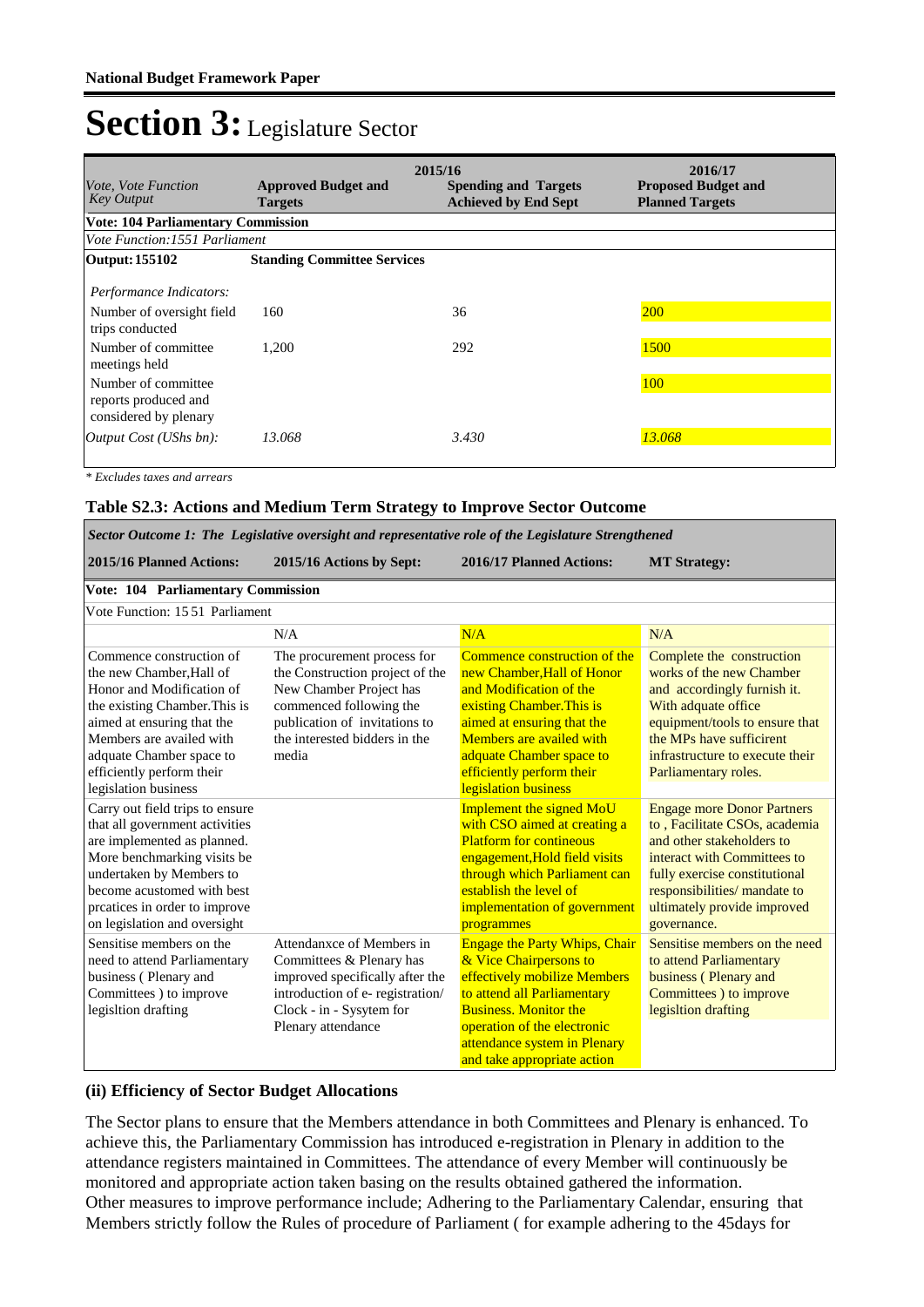Committees to handle a given Bill) and allocate time to every item on the order paper under the mandate of the Speaker to speed up

#### **(iii) Sector Investment Plans**

For the FY 2016/17 and over the medium term, only UGX 14.89Bn has allocated to the Vote for Capital Development activities highlighted above. In the medium term, the same budget of UGX.14.89 has been provided for FY 2017/18 & 2018/19 respectively. This allocation severely affects the planned Development Activities of the Vote and subsequently impacts on the level of performance of the whole Sector.

#### **Table S2.4: Allocations to Class of Output over the Medium Term**

|                                           | THOIC DENNI IMPORTANT TO CHEOD OF O WEDGE OVER THE TREMENTED FOR THE |                 |                 |                        |           |                 |           |           |
|-------------------------------------------|----------------------------------------------------------------------|-----------------|-----------------|------------------------|-----------|-----------------|-----------|-----------|
|                                           | $(i)$ Allocation (Shs Bn)                                            |                 |                 | $(ii)$ % Sector Budget |           |                 |           |           |
| <b>Billion Uganda Shillings</b>           |                                                                      | 2015/16 2016/17 | 2017/18 2018/19 |                        |           | 2015/16 2016/17 | 2017/18   | 2018/19   |
| Consumption Expendture (Outputs Provided) | 344.8                                                                | 292.3           | 336.7           | 374.2                  | $92.9\%$  | 91.7%           | 91.9%     | 88.7%     |
| Grants and Subsidies (Outputs Funded)     | 11.6                                                                 | <b>11.7</b>     | 15.7            | 18.7                   | $3.1\%$   | 3.7%            | 4.3%      | 4.4%      |
| Investment (Capital Purchases)            | 14.9                                                                 | <b>14.9</b>     | 13.9            | 28.8                   | $4.0\%$   | 4.7%            | 3.8%      | 6.8%      |
| <b>Grand Total</b>                        | 371.3                                                                | 318.9           | 366.3           | 421.7                  | $100.0\%$ | $100.0\%$       | $100.0\%$ | $100.0\%$ |

### *S3 Proposed Budget Allocations for 2016/17 and the Medium Term*

*This section sets out the proposed sector budget allocations for 2016/17 and the medium term, including major areas of expenditures and any notable changes in allocations.* 

#### **Table S3.1: Past Expenditure and Medium Term Projections by Vote Function**

|                                           | 2014/15<br><b>Outturn</b> | Appr.<br><b>Budget</b> | 2015/16<br><b>Spent by</b><br><b>End Sept</b> | 2016/17 | <b>Medium Term Projections</b><br>2017/18 | 2018/19 |
|-------------------------------------------|---------------------------|------------------------|-----------------------------------------------|---------|-------------------------------------------|---------|
| <b>Vote: 104 Parliamentary Commission</b> |                           |                        |                                               |         |                                           |         |
| 1551 Parliament                           | 236.359                   | 371.304                | 100.840                                       | 318.904 | 366.300                                   | 421.681 |
| <b>Total for Vote:</b>                    | 236.359                   | 371.304                | 100.840                                       | 318.904 | 366.300                                   | 421.681 |
| <b>Total for Sector:</b>                  | 236.359                   | 371.304                | 100.840                                       | 318.904 | 366.300                                   | 421.681 |

*\* Excluding Taxes and Arrears and including NTR*

#### **(i) The major expenditure allocations in the sector**

The largest portion of the Sector budget is applied on the salary, allowances, medical cover, travel abroad, and committee work for the expected 458 members of 10th Parliament. These activities take over 75% of the recurrent budget allocation; plus expenditure on the Staff of the Service, namely, salary and allowances, medical cover, training and also payment for utilities like water, electricity and telecommunication. Additionally, the recurrent budget is planned to cater for pension contributions for both Members of Parliament and staff; subscriptions to the East African Legislative Assembly (EALA), subscription to International Parliamentary Associations (like IPU, African Parliamentary Union, CPA, CPA Africa Region, Society of Clerks, and Parliamentary Union on OIC among others). A provision has been made to cater for the offices of the Speaker, Deputy Speaker, Parliamentary Commission Secretariat, the Leader of the Opposition and finally to the Parliamentary Support Programmes.

#### **Table S3.2: Major Changes in Sector Resource Allocation**

*\* Excluding Taxes and Arrears*

### *S4: Unfunded Outputs for 2016/17 and the Medium Term*

*This section sets out the highest priotrity outputs in 2016/17 and the medium term which the sector has been unable to fund in its spending plans.*

#### **Table S4.1: Additional Output Funding Requests**

| <b>Additional Requirements for Funding and</b><br>Outputs in $2016/17$ |                                                | <b>Justification of Requirement for Additional Outputs and Funding</b> |
|------------------------------------------------------------------------|------------------------------------------------|------------------------------------------------------------------------|
|                                                                        | <i>Vote Function:1504 Parliament</i>           |                                                                        |
| Output:                                                                | 1551 04 Parliamentarian Welfare and Emoluments |                                                                        |